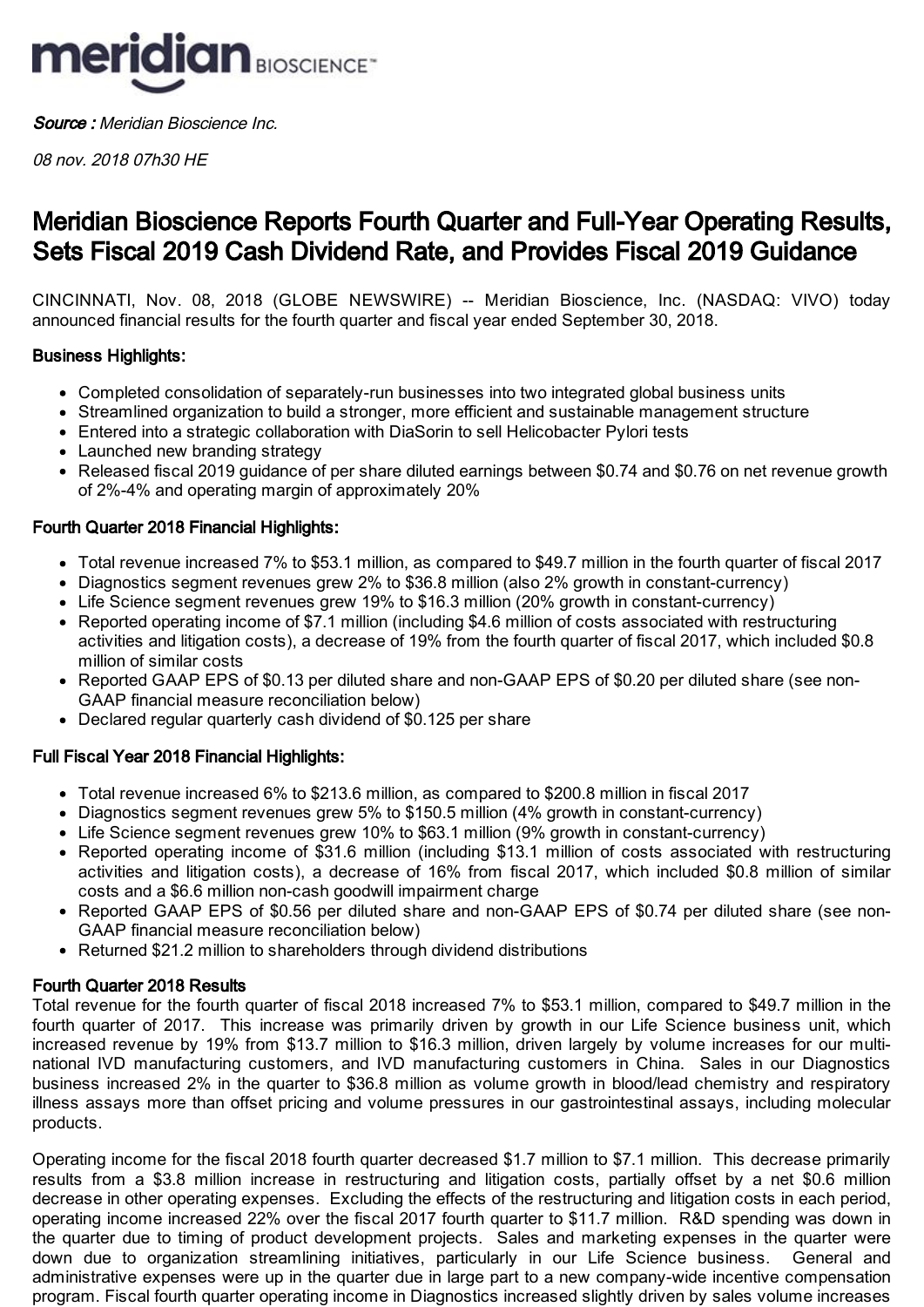offset largely by pricing pressures in certain gastrointestinal products and the impact of increased sales and marketing staff and infrastructure investments. Operating income for the fiscal fourth quarter in Life Science was up 72% driven by revenue growth and the benefit of a lower-cost commercial organization, post restructuring.

Net earnings for the fourth quarter of fiscal 2018 totaled \$5.4 million, or \$0.13 per diluted share, as compared to \$5.7 million, or \$0.13 per diluted share, for the fourth quarter of fiscal 2017. On a non-GAAP basis, earnings were \$8.6 million, or \$0.20 per diluted share, increases of 38% and 33%, respectively. Non-GAAP basis excludes the effect of restructuring and litigation costs in both the fiscal 2018 and 2017 periods, and in fiscal 2018, also excludes certain one-time tax effects of the U.S. Tax Cuts and Jobs Act (the "tax reform act") enacted in December 2017 (see non-GAAP financial measure reconciliation below).

Jack Kenny, Chief Executive Officer, commented, "We are pleased to report these very positive fourth quarter and full-year results, and believe that they are starting to demonstrate the effectiveness of the realignment and streamlining activities we initiated earlier this year. In addition to very solid finishes to the year in both of our segments, the fourth quarter also included a number of noteworthy corporate governance events including the addition of a new Board member, the appointment of a new Chairman of the Board and the retirement of long time Meridian CEO and Chairman, Jack Kraeutler. On the operational front, the fourth quarter also saw us negotiate a strategic collaboration agreement with DiaSorin to sell Helicobacter Pylori tests, resulting in a signed agreement in early October – an agreement we are confident will be mutually beneficial for both our organizations for years to come. We are eager and excited to build upon these successes and continue the momentum as we progress through fiscal 2019."

#### Full Fiscal Year 2018 Results

Total revenue for the fiscal year ended September 30, 2018 totaled \$213.6 million, a 6% increase over the \$200.8 million achieved in fiscal 2017. This increase reflects growth of 5% (4% on a constant-currency basis) to \$150.5 million in Diagnostics, driven largely by volume growth for our respiratory illness assays, and growth of 10% in Life Science (9% on a constant-currency basis) supported by volume increases in all three geographic markets. Life Science revenues in China increased by over 40% on a full year basis.

During fiscal 2018, operating income totaled \$31.6 million, a decrease of \$5.8 million. This decrease primarily results from a \$12.3 million increase in restructuring and litigation costs and a \$6.3 million increase in other operating expenses. The effects of these increased expenses were partially offset by a \$6.2 million increase in gross profit, reflecting primarily the increase in revenue noted above, and fiscal 2017 including a \$6.6 million goodwill impairment charge. Excluding the effects of the restructuring and litigation costs in each period, and fiscal 2017's goodwill impairment charge, operating income remained relatively flat compared to fiscal 2017 at \$44.6 million.

Net earnings totaled \$23.8 million, or \$0.56 per diluted share, for fiscal 2018, as compared to \$21.6 million, or \$0.51 per diluted share, in fiscal 2017. On a non-GAAP basis, earnings were \$31.7 million, or \$0.74 per diluted share, increases of 11% and 10%, respectively, over fiscal 2017's non-GAAP earnings of \$28.7 million, or \$0.67 per diluted share. Non-GAAP basis excludes the effect of restructuring costs, litigation costs and certain one-time tax effects of the tax reform act in fiscal 2018; and in fiscal 2017, excludes the effect of restructuring costs, litigation costs and goodwill impairment (see non-GAAP financial measure reconciliation below).

#### Tax Reform Impact

Our GAAP net earnings for the year include the effects of the tax reform act signed into law during December 2017. Included therein are (i) a benefit of \$2.7 million (\$0.06 per diluted share) primarily related to the remeasurement of our U.S. net deferred tax liabilities, recorded throughout the fiscal year as follows: \$1.7 million, or \$0.04 per diluted share, in the first quarter; \$0.7 million, or \$0.02 per diluted share, in the third quarter; and \$0.3 million, or \$0.01 per diluted share, in the fourth quarter; and (ii) a charge of \$0.9 million (\$0.02 per diluted share) for the mandatory U.S. repatriation transition tax, substantially all of which was recorded in the first quarter. Excluding these discrete items, our effective tax rates for the fourth quarter and full-year fiscal 2018 are 25% and 27%, respectively. Approximately 25% of our cash is held outside of the U.S. At this time, we do not expect to repatriate large amounts of cash from overseas subsidiaries.

#### Cash Dividend Matters

The Board of Directors declared the regular quarterly cash dividend of \$0.125 per share for the fourth quarter ended September 30, 2018. The dividend is payable on November 30, 2018 to shareholders of record as of the close of business on November 19, 2018. The Board of Directors has approved the indicated regular quarterly cash dividend rate of \$0.125 per share for fiscal 2019, an annual indicated rate of \$0.50 per share. The Company regularly evaluates its capital allocation priorities and remains committed to distributing excess capital to shareholders through dividends and other available means absent imminent reinvestment opportunities in the business. The actual declaration and amount of dividends will be determined by the Board of Directors in its discretion based upon its evaluation of earnings, cash flow requirements and future business developments, including any acquisitions and other factors deemed relevant by the Board.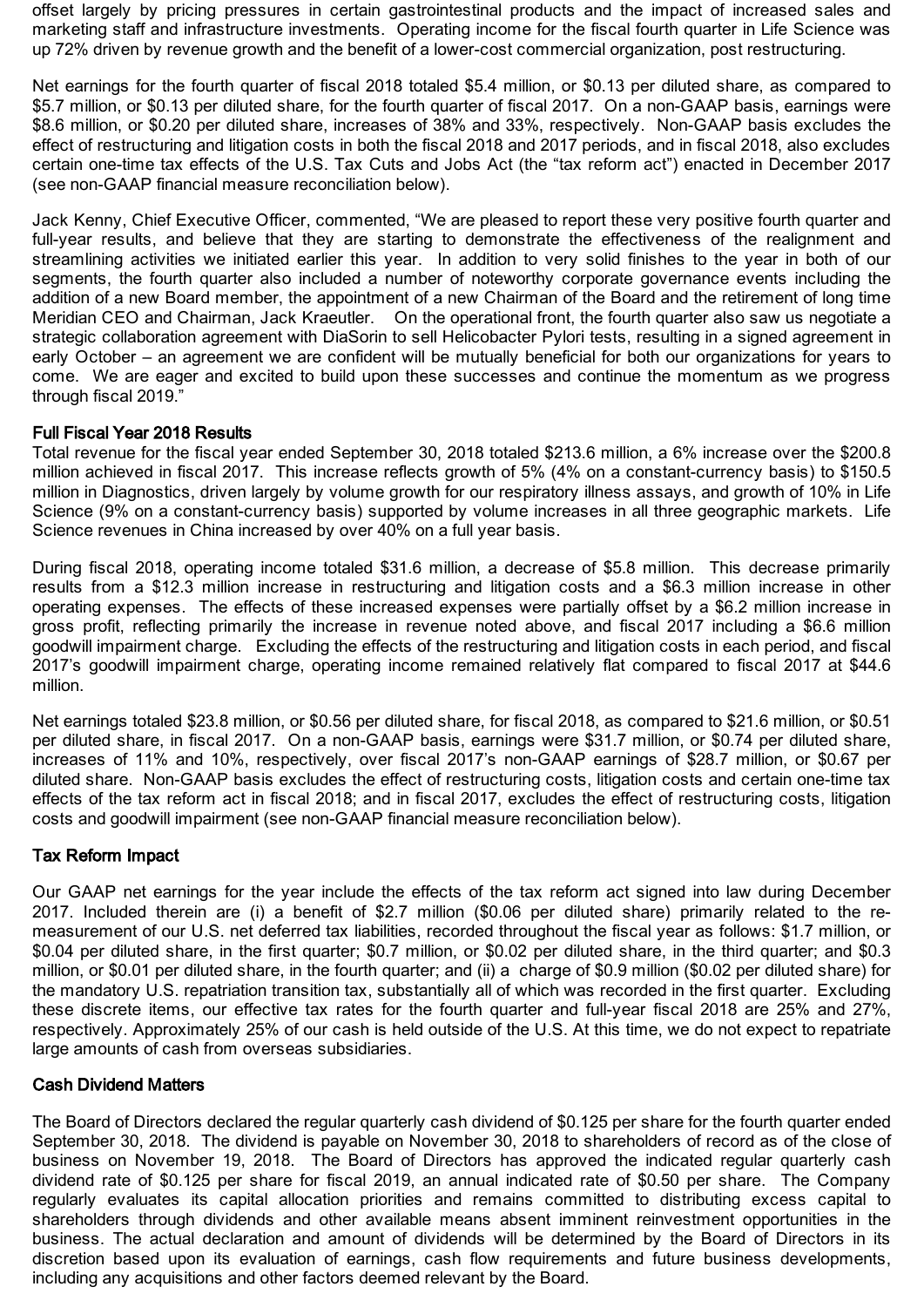#### Fiscal 2019 Guidance

The following is a summary of the company's financial guidance for the fiscal year ending September 30, 2019:

| Consolidated       |                              |                                     |
|--------------------|------------------------------|-------------------------------------|
| Net revenues       | $2\% - 4\%$ growth           |                                     |
| Operating margin   | $~20\%$                      |                                     |
| Tax rate           | 25.5%                        |                                     |
| Earnings per Share | \$0.74-\$0.76                |                                     |
|                    | <b>Diagnostics</b>           | Life Science                        |
| Net revenues       | Low single-digit growth      | Low double-digit growth             |
| Operating margin   | Down 0-50 bps year-over-year | Continued improvement over run rate |

The revenue, earnings and operating margin guidance provided in this press release is derived from expected internal growth and does not include the impact of any acquisitions the Company may complete during fiscal 2019.

#### FDA Remediation

We continue to make progress with our remediation plan for our blood-chemistry manufacturing facility. We currently expect to submit regulatory documents to reinstate our venous blood claims in early calendar year 2019.

#### Financial Condition

The Company's financial condition remains sound. At September 30, 2018, cash and equivalents were \$59.8 million and the Company had 100% borrowing capacity under its \$30.0 million commercial bank credit facility. The Company's bank-debt obligations totaled \$50.2 million as of September 30, 2018.

#### Conference Call Information

Jack Kenny, Chief Executive Officer, Melissa Lueke, Chief Financial Officer, and Eric Rasmussen, Executive Vice President, Corporate Development, will host a conference call on Thursday, November 8, 2018 beginning at 9:00 a.m. Eastern Time to discuss the results and answer questions. During the conference call, the company will also introduce key elements of its business strategy and discuss other business and financial developments.

To participate in the live call by telephone from the U.S., dial (866) 443-5802, or from outside the U.S., dial (513) 360-6924, and enter the audience pass code 2238529. A replay will be available for 14 days beginning at 12:00 p.m. Eastern Time on November 8, 2018 by dialing (855) 859-2056 and entering pass code 2238529.

#### FOURTH QUARTER AND FISCAL 2018 UNAUDITED OPERATING RESULTS (In Thousands, Except per Share Data)

The following table sets forth the unaudited comparative results of Meridian on a U.S. GAAP basis for the interim and annual periods of fiscal 2018 and fiscal 2017.

|                            | <b>Three Months Ended</b><br>September 30, |        |    |        | <b>Twelve Months Ended</b> |                       |               |         |  |
|----------------------------|--------------------------------------------|--------|----|--------|----------------------------|-----------------------|---------------|---------|--|
|                            | 2018                                       |        |    | 2017   |                            | September 30,<br>2018 |               | 2017    |  |
| Net revenues               | $\mathcal{S}$                              | 53,100 | \$ | 49,697 | $\mathbb{S}$               | 213,571               | $\mathcal{L}$ | 200,771 |  |
| Cost of sales              |                                            | 20,950 |    | 19,067 |                            | 83,110                |               | 76,479  |  |
| Gross profit               |                                            | 32,150 |    | 30,630 |                            | 130,461               |               | 124,292 |  |
| Operating expenses         |                                            |        |    |        |                            |                       |               |         |  |
| Research and development   |                                            | 3,625  |    | 4,524  |                            | 16,870                |               | 16,036  |  |
| Selling and marketing      |                                            | 8,506  |    | 8,743  |                            | 34,468                |               | 32,388  |  |
| General and administrative |                                            | 8,333  |    | 7,794  |                            | 34,488                |               | 31,096  |  |
| Restructuring costs        |                                            | 3,601  |    | 134    |                            | 8,706                 |               | 134     |  |
| Litigation costs           |                                            | 975    |    | 628    |                            | 4,345                 |               | 628     |  |
| Goodwill impairment charge |                                            |        |    |        |                            |                       |               | 6,628   |  |
| Total operating expenses   |                                            | 25,040 |    | 21,823 |                            | 98,877                |               | 86,910  |  |
| Operating income           |                                            | 7,110  |    | 8,807  |                            | 31,584                |               | 37,382  |  |
| Other expense, net         |                                            | (232)  |    | (173)  |                            | (1,204)               |               | (953)   |  |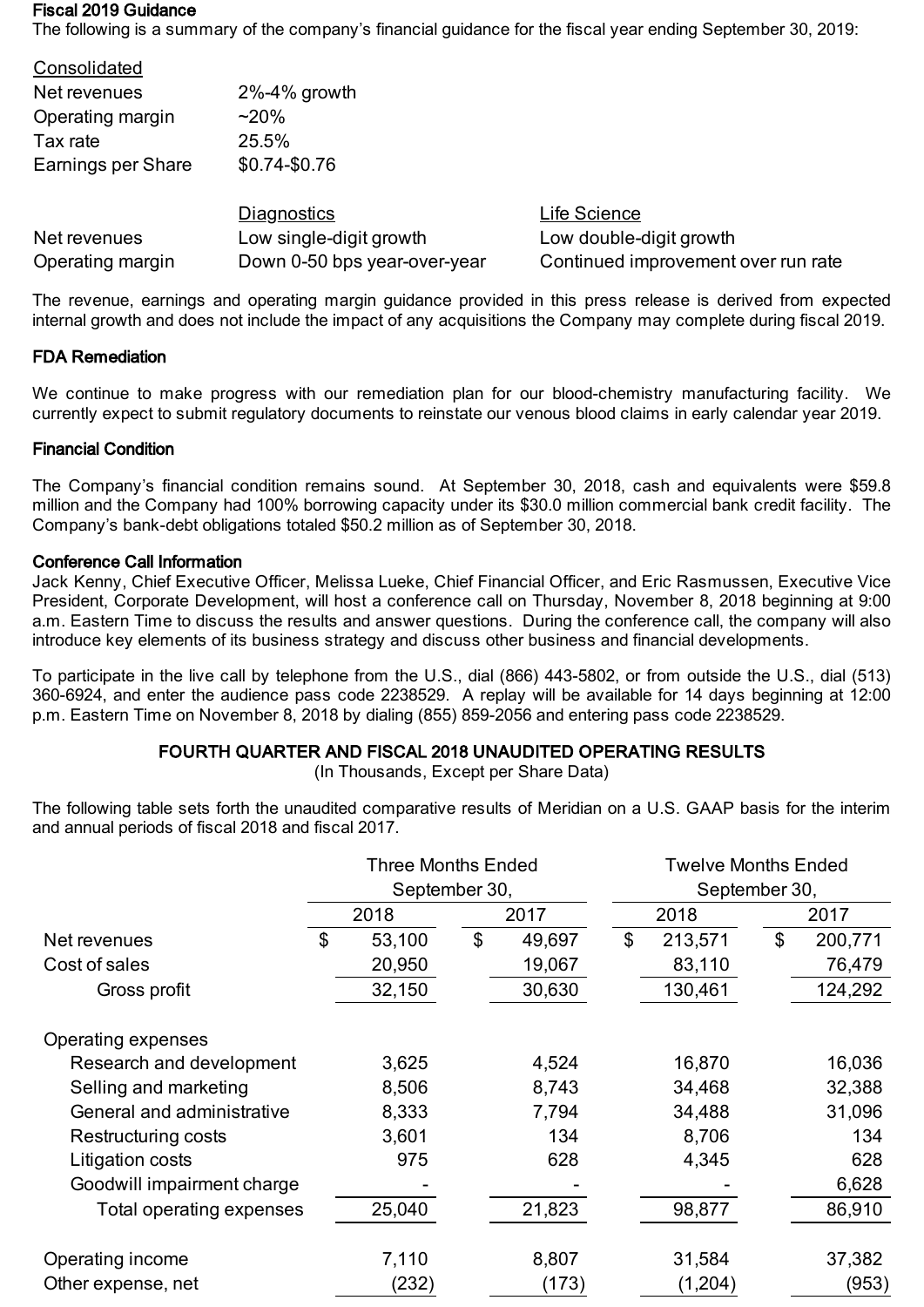| Earnings before income<br>taxes    |                           | 6,878  |                           | 8,634  |                           | 30,380 | 36,429       |
|------------------------------------|---------------------------|--------|---------------------------|--------|---------------------------|--------|--------------|
| Income tax provision               |                           | 1,444  |                           | 2,908  |                           | 6,531  | 14,872       |
| Net earnings                       | $\boldsymbol{\mathsf{S}}$ | 5,434  | \$                        | 5,726  | \$                        | 23,849 | \$<br>21,557 |
| Net earnings per basic common      |                           |        |                           |        |                           |        |              |
| share                              | \$                        | 0.13   | $\boldsymbol{\mathsf{S}}$ | 0.14   | $\mathfrak{S}$            | 0.56   | \$<br>0.51   |
| Basic common shares                |                           |        |                           |        |                           |        |              |
| outstanding                        |                           | 42,391 |                           | 42,205 |                           | 42,325 | 42,188       |
| Net earnings per diluted           |                           |        |                           |        |                           |        |              |
| common share                       | \$                        | 0.13   | $\boldsymbol{\mathsf{S}}$ | 0.13   | $\mathfrak{S}$            | 0.56   | \$<br>0.51   |
| Diluted common shares              |                           |        |                           |        |                           |        |              |
| outstanding                        |                           | 42,821 |                           | 42,616 |                           | 42,754 | 42,571       |
| <b>Non-GAAP Financial Measures</b> |                           |        |                           |        |                           |        |              |
| (see non-GAAP financial            |                           |        |                           |        |                           |        |              |
| measure reconciliation below)      |                           |        |                           |        |                           |        |              |
| Operating income                   | \$                        | 11,686 | \$                        | 9,569  | $\boldsymbol{\mathsf{S}}$ | 44,635 | \$<br>44,772 |
| Net earnings                       |                           | 8,579  |                           | 6,221  |                           | 31,705 | 28,680       |
| Net earnings per diluted           |                           |        |                           |        |                           |        |              |
| common share                       | \$                        | 0.20   | \$                        | 0.15   | \$                        | 0.74   | \$<br>0.67   |

## Condensed Balance Sheet Data

|                      | September 30,   |  |         |  |  |
|----------------------|-----------------|--|---------|--|--|
|                      | 2018            |  | 2017    |  |  |
| Cash and equivalents | \$<br>59,763 \$ |  | 57,072  |  |  |
| Working capital      | 114,880         |  | 110,988 |  |  |
| Long-term debt       | 50,180          |  | 54,647  |  |  |
| Shareholders' equity | 175,418         |  | 169,585 |  |  |
| Total assets         | 251,377         |  | 249,777 |  |  |

## Segment Data

The following table sets forth the unaudited revenue and segment data for the interim and annual periods in fiscal 2018 and fiscal 2017 (in thousands).

|        |        |                                                                      | <b>Twelve Months</b><br>Ended   |  |
|--------|--------|----------------------------------------------------------------------|---------------------------------|--|
|        |        |                                                                      | September 30,                   |  |
| 2018   | 2017   | 2018                                                                 | 2017                            |  |
|        |        |                                                                      |                                 |  |
|        |        |                                                                      |                                 |  |
|        |        |                                                                      | 33,901<br>\$                    |  |
| 29,030 | 27,723 | 116,443                                                              | 109,620                         |  |
| 36,814 | 35,992 | 150,454                                                              | 143,521                         |  |
|        |        |                                                                      |                                 |  |
| 6,648  | 6.105  | 24,613                                                               | 21,998                          |  |
| 9,638  | 7,600  | 38,504                                                               | 35,252                          |  |
| 16,286 | 13,705 | 63,117                                                               | 57,250                          |  |
|        |        | \$213,571                                                            | \$200,771                       |  |
|        |        | <b>Three Months</b><br>Ended<br>September 30,<br>\$7.784<br>\$53,100 | \$8,269<br>\$34,011<br>\$49,697 |  |

Net Revenues - By Disease State/Geography **Diagnostics**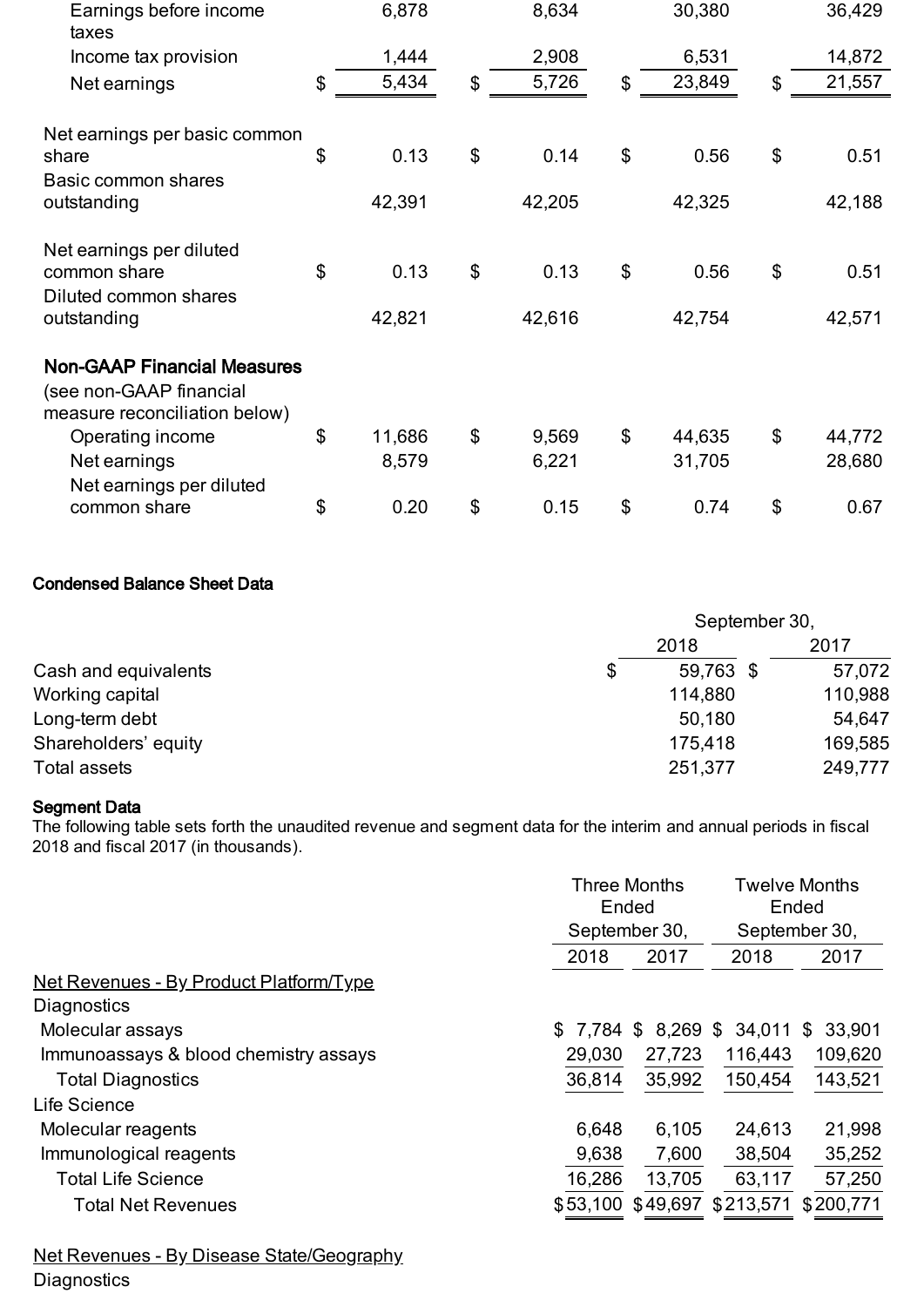| Gastrointestinal assays                                                                                                                |         | $$19,172$ \$20,194 \$ | 78,803 \$                   | 78,068    |
|----------------------------------------------------------------------------------------------------------------------------------------|---------|-----------------------|-----------------------------|-----------|
| Respiratory illness assays                                                                                                             | 6,134   | 4,752                 | 28,908                      | 23,662    |
| Blood chemistry assays                                                                                                                 | 5,581   | 4,994                 | 19,109                      | 18,212    |
| Other                                                                                                                                  | 5,927   | 6,052                 | 23,634                      | 23,579    |
| <b>Total Diagnostics</b>                                                                                                               | 36,814  | 35,992                | 150,454                     | 143,521   |
| Life Science                                                                                                                           |         |                       |                             |           |
| Americas                                                                                                                               | 5,118   | 4,296                 | 20,792                      | 19,978    |
| <b>EMEA</b>                                                                                                                            | 6,187   | 5,402                 | 24,530                      | 21,968    |
| <b>ROW</b>                                                                                                                             | 4,981   | 4,007                 | 17,795                      | 15,304    |
| <b>Total Life Science</b>                                                                                                              | 16,286  | 13,705                | 63,117                      | 57,250    |
| <b>Total Net Revenues</b>                                                                                                              |         |                       | \$53,100 \$49,697 \$213,571 | \$200,771 |
| <b>Geographic Regions</b><br>Americas = North and Latin America<br><b>EMEA = Europe, Middle East and Africa</b><br>ROW = Rest of World |         |                       |                             |           |
| <b>OPERATING INCOME</b>                                                                                                                |         |                       |                             |           |
| Diagnostics <sup>(1)</sup>                                                                                                             | \$      |                       | 6,775 \$ 6,696 \$ 29,701 \$ | 23,848    |
| Life Science                                                                                                                           | 4,905   | 2,860                 | 14,912                      | 14,086    |
| <b>Restructuring and Litigation Costs</b>                                                                                              | (4,576) | (762)                 | (13,051)                    | (762)     |
| Eliminations                                                                                                                           | 6       | 13                    | 22                          | 210       |
| <b>Total Operating Income</b>                                                                                                          | 7,110   | \$8,807               | $31,584$ \$<br>$\mathbb{S}$ | 37,382    |

 $(1)$  Twelve Months Ended September 30, 2017 includes a goodwill impairment charge of \$6.6 million.

## NON-GAAP FINANCIAL MEASURES

In this press release, we have supplemented our reported GAAP financial information with information on operating expenses, operating income, net earnings, basic earnings per share and diluted earnings per share excluding the effects of restructuring costs, litigation costs, goodwill impairment charge, and certain one-time tax effects of the tax reform act. We have provided in the tables below reconciliations of operating expenses, operating income, net earnings, basic earnings per share and diluted earnings per share, with and without the effects of these non-routine items, for the fourth quarters and fiscal years ended September 30, 2018 and September 30, 2017.

We believe this information is useful to an investor in evaluating our performance because:

- 1. These measures help investors to more meaningfully evaluate and compare the results of operations from period to period by removing the impacts of these non-routine items; and
- 2. These measures are used by our management for various purposes, including evaluating performance against incentive bonus achievement targets, comparing performance from period to period in presentations to our board of directors, and as a basis for strategic planning and forecasting.

Revenue reported on a constant-currency basis is also a non-GAAP measure and is calculated by applying current period average foreign currency exchange rates to each of the comparable periods. Management analyzes revenue on a constant-currency basis to better measure the comparability of the results between periods. Because changes in foreign currency exchange rates have a non-operating impact on revenue, management believes that evaluating revenue changes on a constant-currency basis provides an additional and meaningful assessment of revenue to both management and investors.

These non-GAAP measures may be different from non-GAAP measures used by other companies. In addition, the non-GAAP measures are not based on any comprehensive set of accounting rules or principles. Non-GAAP measures have limitations, in that they do not reflect all amounts associated with our results as determined in accordance with U.S. GAAP. Therefore, these measures should only be used to evaluate our results in conjunction with corresponding GAAP measures.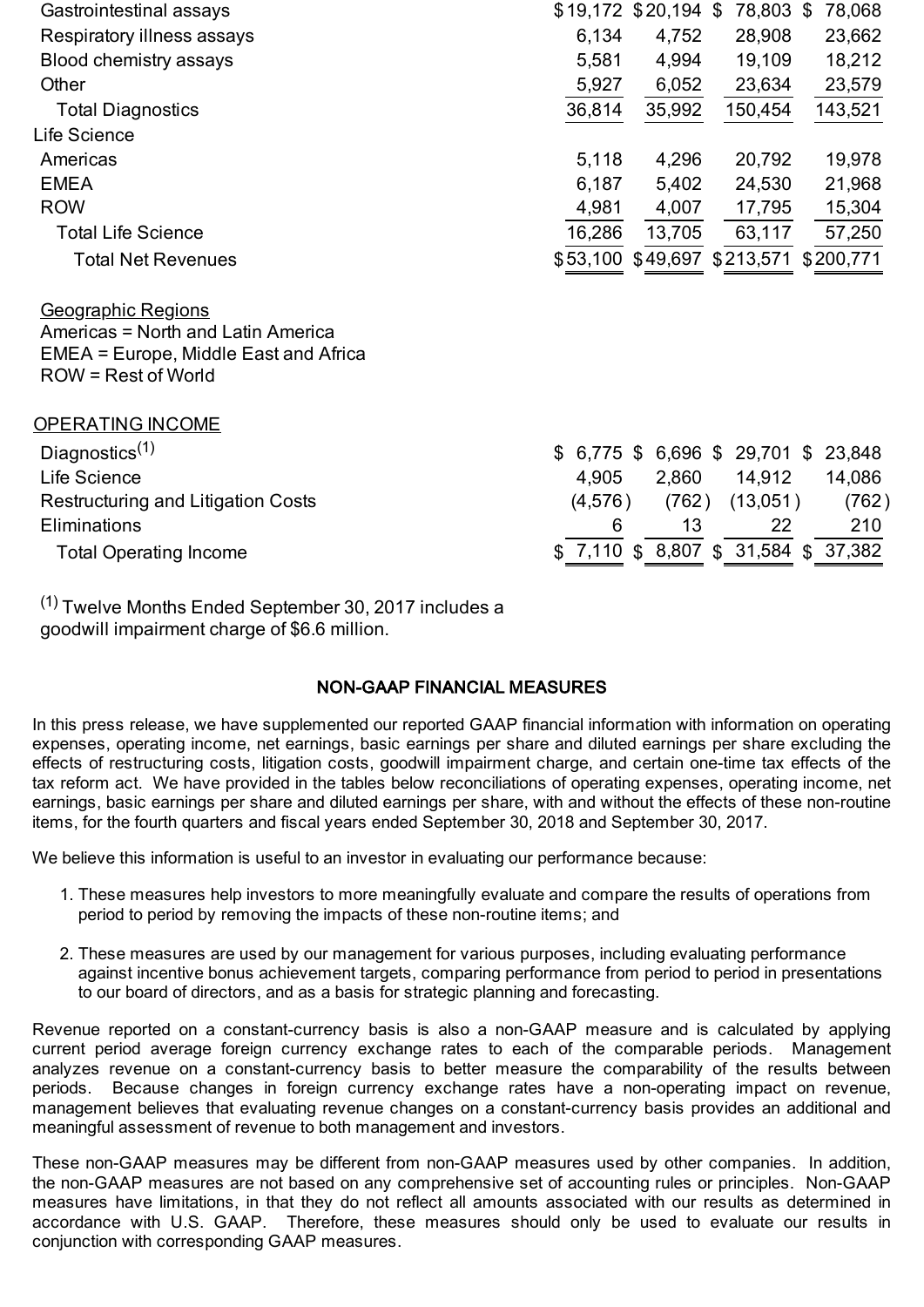## FOURTH QUARTER AND FISCAL YEAR GAAP TO NON-GAAP RECONCILATION TABLES

(In Thousands, Except per Share Data)

|                                                                                                                                                                                                                                                       | <b>Three Months</b>         |                                               |                                 | <b>Twelve Months</b><br>Ended September 30, |                           |                                                      |          |                                        |  |
|-------------------------------------------------------------------------------------------------------------------------------------------------------------------------------------------------------------------------------------------------------|-----------------------------|-----------------------------------------------|---------------------------------|---------------------------------------------|---------------------------|------------------------------------------------------|----------|----------------------------------------|--|
|                                                                                                                                                                                                                                                       |                             | Ended September 30,<br>2018                   |                                 |                                             |                           |                                                      | 2017     |                                        |  |
| <b>Operating Expenses -</b><br>U.S. GAAP basis<br>Restructuring costs<br>Litigation costs                                                                                                                                                             | $\boldsymbol{\mathsf{S}}$   | 25,040<br>(3,601)<br>(975)                    | \$                              | 2017<br>21,823<br>(134)<br>(628)            | \$                        | 2018<br>98,877<br>(8,706)<br>(4, 345)                | \$       | 86,910<br>(134)<br>(628)               |  |
| Goodwill impairment<br>charge                                                                                                                                                                                                                         |                             |                                               |                                 |                                             |                           |                                                      |          | (6,628)                                |  |
| <b>Adjusted Operating</b><br><b>Expenses</b>                                                                                                                                                                                                          | $\boldsymbol{\mathsf{S}}$   | 20,464                                        | \$                              | 21,061                                      | \$                        | 85,826                                               | \$       | 79,520                                 |  |
| Operating Income -<br>U.S. GAAP basis<br><b>Restructuring costs</b><br>Litigation costs<br>Goodwill impairment<br>charge                                                                                                                              | $\boldsymbol{\mathsf{S}}$   | 7,110<br>3,601<br>975                         | \$                              | 8,807<br>134<br>628                         | \$                        | 31,584<br>8,706<br>4,345                             | \$       | 37,382<br>134<br>628<br>6,628          |  |
| <b>Adjusted Operating</b><br>Income                                                                                                                                                                                                                   | $\boldsymbol{\mathsf{S}}$   | 11,686                                        | \$                              | 9,569                                       | $\boldsymbol{\mathsf{S}}$ | 44,635                                               | \$       | 44,772                                 |  |
| Net Earnings -<br>U.S. GAAP basis<br>Restructuring costs*<br>Litigation costs*<br>Goodwill impairment<br>charge<br>One-time benefit from tax<br>law change<br>Repatriation transition tax<br><b>Adjusted Earnings</b>                                 | \$<br>$\$\$                 | 5,434<br>2,693<br>738<br>(308)<br>22<br>8,579 | \$<br>$\boldsymbol{\mathsf{S}}$ | 5,726<br>87<br>408<br>6,221                 | \$<br>\$                  | 23,849<br>6,430<br>3,205<br>(2,655)<br>876<br>31,705 | \$<br>\$ | 21,557<br>87<br>408<br>6,628<br>28,680 |  |
| Net Earnings per Basic<br>Common Share -<br>U.S. GAAP basis<br><b>Restructuring costs</b><br>Litigation costs<br>Goodwill impairment<br>charge<br>One-time benefit from tax<br>law change<br>Repatriation transition tax<br><b>Adjusted Basic EPS</b> | \$<br>$\boldsymbol{\theta}$ | 0.13<br>0.06<br>0.02<br>(0.01)<br>0.20        | \$<br>\$                        | 0.14<br>0.01<br>0.15                        | \$<br>\$                  | 0.56<br>0.15<br>0.08<br>(0.06)<br>0.02<br>0.75       | \$<br>\$ | 0.51<br>0.01<br>0.16<br>0.68           |  |
| Net Earnings per Diluted<br>Common Share -<br>U.S. GAAP basis                                                                                                                                                                                         | \$                          | 0.13                                          | \$                              | 0.13                                        | \$                        | 0.56                                                 | \$       | 0.51                                   |  |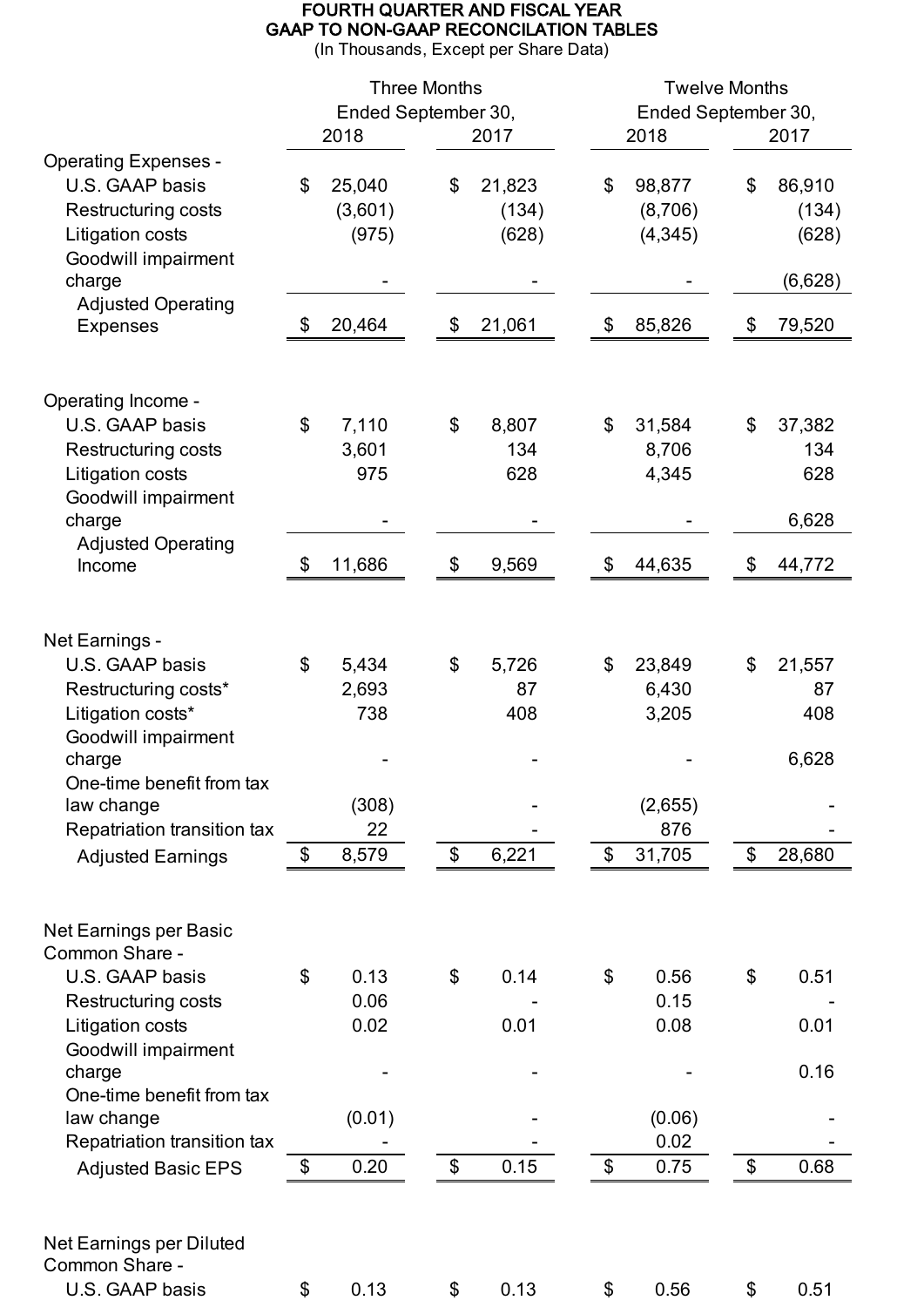| Restructuring costs         | 0.06                     |            |       | 0.15       |      |       |
|-----------------------------|--------------------------|------------|-------|------------|------|-------|
| Litigation costs            | 0.02                     | 0.01       |       | 0.07       | 0.01 |       |
| Goodwill impairment         |                          |            |       |            |      |       |
| charge                      |                          |            |       |            | 0.16 |       |
| One-time benefit from tax   |                          |            |       |            |      |       |
| law change                  | (0.01)                   |            |       | (0.06)     |      |       |
| Repatriation transition tax | $\overline{\phantom{a}}$ |            |       | 0.02       |      |       |
| <b>Adjusted Diluted EPS</b> | \$<br>0.20               | \$<br>0.15 | $***$ | \$<br>0.74 | 0.67 | $***$ |

Net of tax.

Does not sum to total

\*\* due to rounding.

## FORWARD-LOOKING STATEMENTS

The Private Securities Litigation Reform Act of 1995 provides a safe harbor from civil litigation for forward-looking statements accompanied by meaningful cautionary statements. Except for historical information, this report contains forward-looking statements within the meaning of Section 27A of the Securities Act of 1933, as amended, and Section 21E of the Securities Exchange Act of 1934, which may be identified by words such as "estimates", "anticipates", "projects", "plans", "seeks", "may", "will", "expects", "intends", "believes", "should" and similar expressions or the negative versions thereof and which also may be identified by their context. All statements that address operating performance or events or developments that Meridian expects or anticipates will occur in the future, including, but not limited to, statements relating to per share diluted earnings and revenue, are forwardlooking statements. Such statements, whether expressed or implied, are based upon current expectations of the Company and speak only as of the date made. Specifically, Meridian's forward-looking statements are, and will be, based on management's then-current views and assumptions regarding future events and operating performance. Meridian assumes no obligation to publicly update or revise any forward-looking statements even if experience or future changes make it clear that any projected results expressed or implied therein will not be realized. These statements are subject to various risks, uncertainties and other factors that could cause actual results to differ materially, including, without limitation, the following:

Meridian's operating results, financial condition and continued growth depends, in part, on its ability to introduce into the marketplace enhancements of existing products or new products that incorporate technological advances, meet customer requirements and respond to products developed by Meridian's competition, its ability to effectively sell such products and its ability to successfully expand and effectively manage increased sales and marketing operations. While Meridian has introduced a number of internally developed products, there can be no assurance that it will be successful in the future in introducing such products on a timely basis or in protecting its intellectual property, and unexpected or costly manufacturing costs associated with the ramp up of new products could cause actual results to differ from expectations. Meridian relies on proprietary, patented and licensed technologies. As such, the Company's ability to protect its intellectual property rights, as well as the potential for intellectual property litigation, would impact its results. Ongoing consolidations of reference laboratories and formation of multi-hospital alliances may cause adverse changes to pricing and distribution. Recessionary pressures on the economy and the markets in which our customers operate, as well as adverse trends in buying patterns from customers, can change expected results. Costs and difficulties in complying with laws and regulations, including those administered by the United States Food and Drug Administration, can result in unanticipated expenses and delays and interruptions to the sale of new and existing products, as can the uncertainty of regulatory approvals and the regulatory process. The international scope of Meridian's operations, including changes in the relative strength or weakness of the U.S. dollar and general economic conditions in foreign countries, can impact results and make them difficult to predict. One of Meridian's growth strategies is the acquisition of companies and product lines. There can be no assurance that additional acquisitions will be consummated or that, if consummated, will be successful and the acquired businesses will be successfully integrated into Meridian's operations. There may be risks that acquisitions may disrupt operations and may pose potential difficulties in employee retention, and there may be additional risks with respect to Meridian's ability to recognize the benefits of acquisitions, including potential synergies and cost savings or the failure of acquisitions to achieve their plans and objectives. Meridian cannot predict the outcome of goodwill impairment testing and the impact of possible goodwill impairments on Meridian's earnings and financial results. Meridian cannot predict the possible impact of U.S. health care legislation enacted in 2010 – the Patient Protection and Affordable Care Act, as amended by the Health Care and Education Reconciliation Act – and any modification or repeal of any of the provisions thereof initiated by Congress or the presidential administration, and any similar initiatives in other countries on its results of operations. Efforts to reduce the U.S. federal deficit, breaches of Meridian's information technology systems, and natural disasters and other events could have a materially adverse effect on Meridian's results of operations and revenues. In the past, the Company has identified a material weakness in our internal control over financial reporting, which has been remediated, but the Company can make no assurances that a material weakness will not be identified in the future, which if identified and if not properly corrected, could materially adversely affect our operations and result in